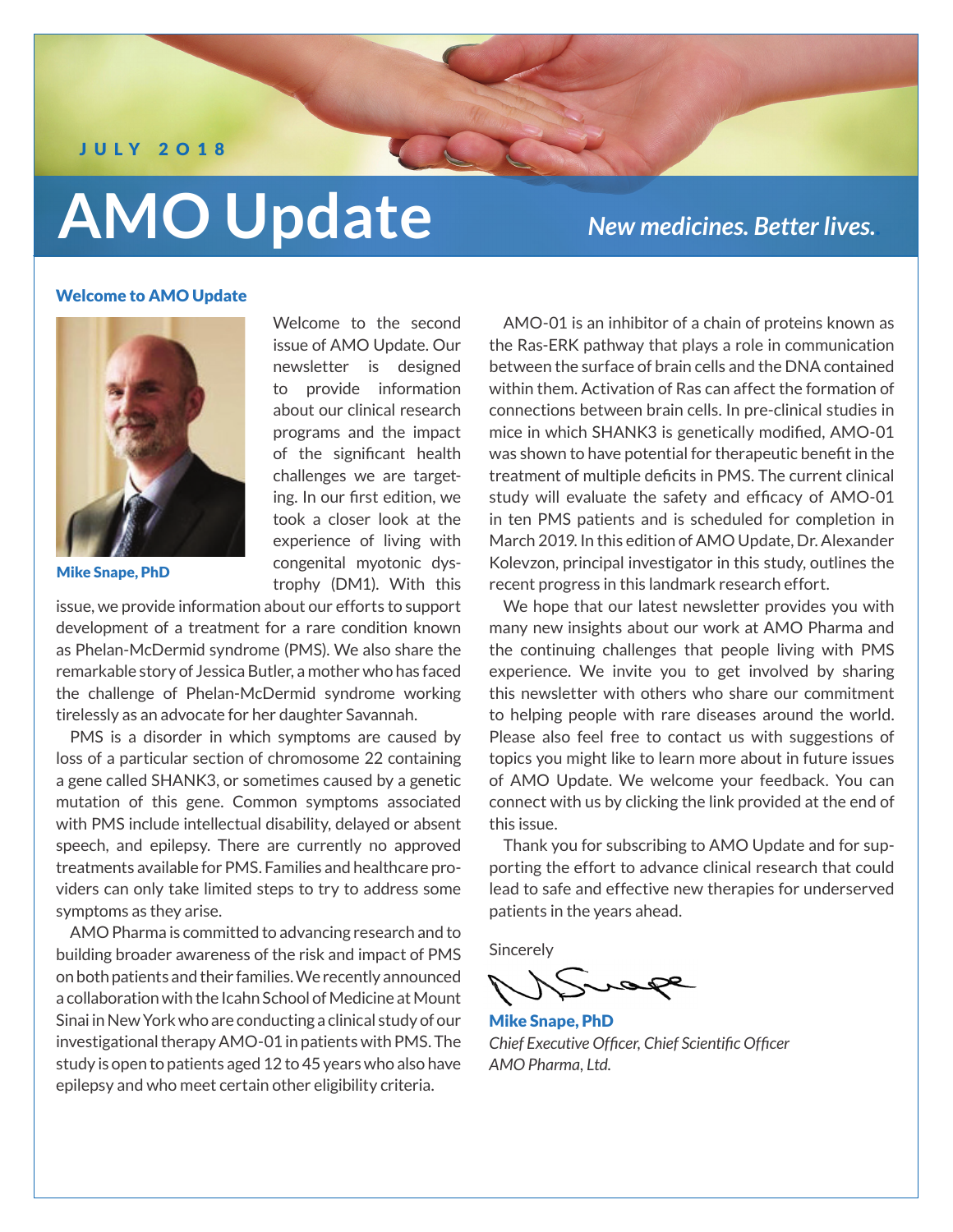# Phelan-McDermid Syndrome: One Family's Story

Like so many new parents, my world was forever changed on July 21, 2004 when I gave birth to my first child, Savannah. It was a wonderful time, and everything seemed to be going well until she was about three years old. Slowly but very visibly, she started to show signs of regression. Almost overnight, her vocabulary of about 50 words was reduced to only two: "mommy" and "daddy." As any firsttime mother would, I panicked and took her to our family pediatrician. The doctor explained that Savannah was showing signs of autism and suggested that we enroll her in an individualized education program at her preschool. The news was unexpected and at first devastating, but I eventually accepted the diagnosis.

I connected with Savannah's school, started calling specialists for more information and did my own research online. My goal was to become the strongest possible advocate for my child. As a first step, I began recording her behavior at home to track her symptoms and communicated on a regular basis with her teachers and school therapists. Over time, her vocabulary increased and many of the other autistic behaviors she had displayed subsided. Coming up on Savannah's fifth birthday, everyone was amazed by the progress she had made!



### Savannah, age 5

But then Savannah's second regression happened quickly. In the fall of 2009, we watched all the progress she made over the past couple of years get wiped away. She became easily thrown off balance and would wake up at night screaming and terrified. She started to ignore questions and verbal prompts. Her vocabulary once again shrunk, and she would constantly repeat herself. We also noticed she would sometimes stop an activity and stare blankly into space before regaining awareness. After more online research, I began to suspect that these blank stares might be some type of small seizures. I brought this up to our pediatrician, who dismissed my diagnosis. "Savannah is not having seizures," he said. "We can schedule an electroencephalography (EEG). It's the only test we haven't used in the past couple of months. Perhaps that can help you come

to grips with the fact that Savannah is autistic." I lifted her in my arms and left that doctor's office second guessing myself, feeling helpless. But something inside me said that this was more than just autism.

Christmas Eve arrived a few weeks later. It was the last time I heard my daughter speak. She told us that she loved us as we tucked her into bed and kissed her small delicate forehead. We sang "Jingle Bells" together before drifting off to sleep. I remember thinking that we were lucky to have made it through the crazy holiday schedule, and thankful that I was able to keep my emotions in check as several family members tearfully noticed the abrupt change in her. I hoped that Christmas morning would be filled with joy, gifts and family memories. But instead, the next morning I woke up to my child terrified, sobbing and unable to speak. She seemed uncomfortable in her own skin. We took her to the hospital and were told there was nothing they could do. We were sent home and told to watch her carefully and wait for her scheduled EEG.

# "Something inside me said that this was more than just autism."

The EEG did reveal that Savannah was having seizure activity in the right frontal lobe of her brain – a symptom that is not associated with autism. After the EEG results came through in January 2010, we were connected with Dr. Emily De Los Reyes, a neurologist at Nationwide Children's Hospital in Columbus, Ohio. She thought Savannah might be living with a rare disease called Rett syndrome. Over the next several months, Savannah met with several specialists. Her father and I worked to hold back our tears as we watched her go through a 72-hour ambulatory electroencephalography (AEEG), MRIs and countless genetic panels. Still, none of the doctors could tell us what was wrong.

She was put on seizure medication. Her speech never returned, but there were extreme changes in her behavior. She stopped sleeping. She screamed for hours on end and was inconsolable. The most heartbreaking part, she refused to let us touch her. She started trying to eat anything she could get her hands on, including household objects, blankets, toys, clothing, and even hair. Savannah was diagnosed with a psychological eating disorder called pica, which is a craving to eat inedible objects. We were advised to put locks on all our cabinets and get rid of any nonessential items that could put her at risk.

*continued on page three*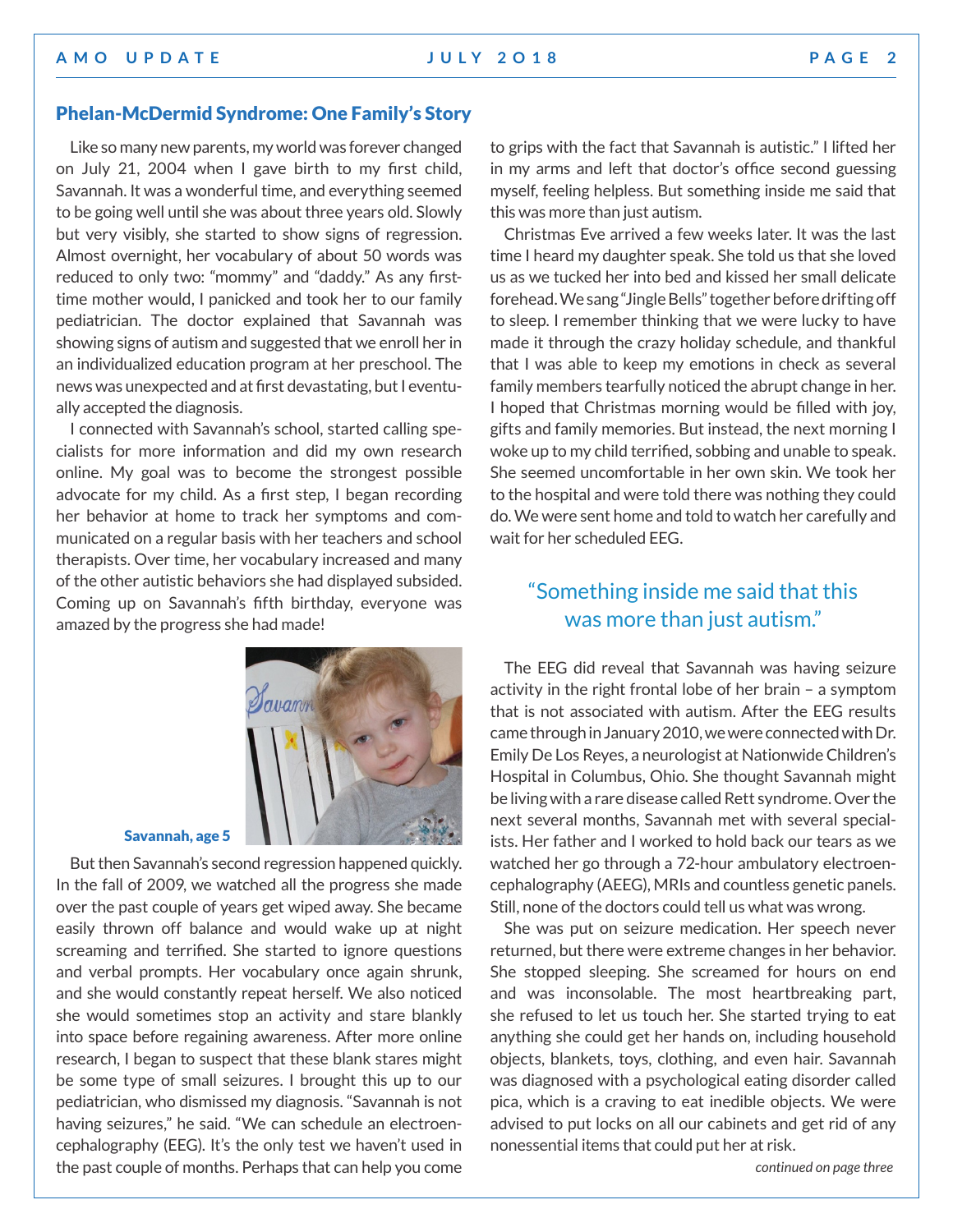# Phelan-McDermid Syndrome: One Family's Story

### *continued from page two*

During this time, I was a single parent living with my parents and helping to run our family business. We all took turns working and taking care of Savannah, but it never seemed like it was enough. Days after we finally secured a house, I found Savannah sitting in her bedroom eating pieces of drywall that she had peeled from her closet. I nearly fell to my knees and sobbed right next to her.

We continued to adjust her seizure medication and in 2013 we noticed a small improvement. Savannah was suddenly in our world again. The pica lessened, and she could once again look into our eyes and acknowledge our presence. Now at a special school, she learned how to use a communication device and would make small requests. Life seemed to level out a bit. Savannah's father and I each remarried, and Savannah was able to bond with her new step-parents. Meanwhile, she was granted a home and community-based waiver from our county board of mental health to help with the mounting medical bills. This allowed me to change careers without jeopardizing her health insurance and gave us access to home health services.

# "Seven years after my daughter spoke her final words, we learned she had a very rare disease known as Phelan-McDermid syndrome."

But with the good came more bad. She began having brief atonic seizures, which means her body would go limp and she would drop to the ground quickly and without warning. My husband and I installed motion sensors and alarms throughout her bedroom to reach her quickly if a seizure struck in the middle of the night. We would run to her side until the terror passed. That is the only way to describe these seizures – they were moments of absolute terror for Savannah.

A few months later, epileptologist Dr. Adam Ostendorf was brought in to assist on Savannah's case. He and Dr. De Los Reyes continued testing Savannah every few months, but her condition didn't seem to change. The seizures kept getting worse. In April 2016, we re-ordered a now more advanced genetic sequencing panel and finally got our diagnosis. Seven years after my daughter spoke her final words, we learned she had a very rare disease known as Phelan-McDermid syndrome (PMS).

I remember having a tough time breathing or even processing any information after learning her diagnosis. It was a few days before that shock wore off, but once it did I managed to pick up the phone and call the PMS Foundation. They invited us to a conference where we could connect with other families and speak with specialists about Savannah's case. I was skeptical but decided to attend.

At that conference, we met with Dr. Katy Phelan who was among the first to identify this rare disease. She helped us piece together more information about Savannah's diagnosis. Talking to her clarified the diagnosis for me and lifted a weight off my shoulders. There had always been a voice in the back of my head telling me that I wasn't doing enough for Savannah. But I soon realized that we had in fact helped her to access some of the best possible care – treatments that many other families could not access. It was a small but important comfort that I hadn't realized I needed until that moment.

Shortly after we returned from the conference, Savannah's seizures became even more unbearable. They were happening more frequently and Dr. De Los Reyes and Dr. Ostendorf were concerned that we had reached a tipping point. They sat me down with my husband and explained that brain surgery was the only hope of lessening these seizures and preserving some of Savannah's quality of life. They wanted to perform a corpus colostomy, which involves cutting the pathways that connect the right and left brain. The idea of brain surgery was terrifying, but I hoped that this big risk might come with a big reward.



Savannah before surgery

We only had a few weeks to prepare, but we managed to gather everyone in our family and take some pictures. We made plans to cut Savannah's beautiful long strawberry blonde hair and tried to explain to her what would happen next. My heart broke with every word of that conversation. How much did she understand? Would she fight to stay *continued on page four*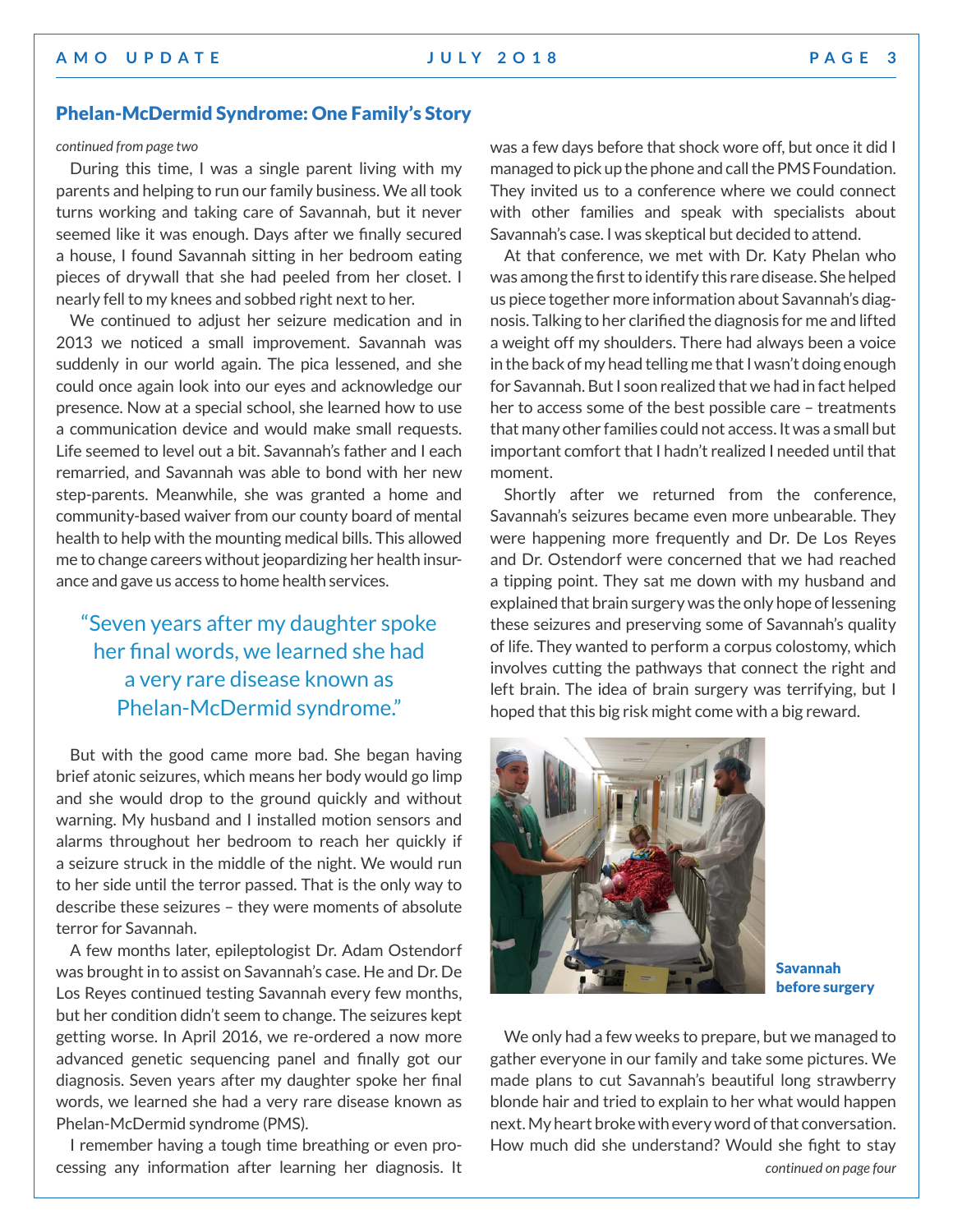# **A M O U P D A T E J U LY 2 O 1 8 P A G E 4**

# Phelan-McDermid Syndrome: One Family's Story

# *continued from page three*

alive? When it came time to give her that final hug before her surgery, it was our turn to be lectured by the doctors. They explained what would happen once she came out of the operating room. They said it might take her days to wake up and that she would need to relearn how to engage her muscles again in physical therapy. I told myself to stay strong no matter what, but nothing could have prepared me for what I saw when I walked into her recovery room.

My child was lying unconscious in the intensive care unit. She was hooked up to a ventilator and her shaved head had been wrapped in white gauze. I slept in a chair at her bedside for eight days holding her hand and begging her to fight for her life. Our families held back tears as we played her favorite songs on repeat and read her stories from her favorite books. I thought I had reached rock bottom when they removed the gauze from her head exposing her 'S' shaped scar. Oddly, I found strength in its shape. It was 'S' for Savannah. No, it was 'S' for Superwoman. I squeezed her hand to pray and miraculously, my baby opened her eyes.



### Savannah following surgery

The next few months were spent on the rehab floor at Nationwide Children's Hospital. Her days were packed full of physical, occupational, speech, and recreational therapy. Savannah relearned many fundamental things, like how to hold up her head, engage her muscles to sit up straight and even lift her arms. The seizures did eventually return, but they weren't as severe as before. It seemed like she knew they were coming and she was no longer quite so afraid.



# Savannah in 2017

Our lives have changed dramatically since the surgery. Savannah is now able to play with her baby brothers. She was also recently able to attend a live concert featuring her favorite singer, Kesha. When she had one seizure at the concert that only impacted her left side, we managed to carry her out and wait until it passed. After a few moments, we headed back inside and enjoyed the rest of the show. We've also visited the beach in South Carolina where we built sand castles, played in the water and lounged in the sun like any other family. Even more exciting, Savannah got to attend a prom hosted by Nationwide Children's Hospital. It seemed surreal as I fussed over her hair and dress ahead of the big night. These are all milestones I never thought we would reach, but here we are. We have answers, we have hope, and we now have a steady family rhythm.

# "She is a warrior in every sense of the word, and I couldn't be prouder of her determination."

I truly struggled with the idea of how to tell our family's story. There have been so many doctors, so many tests and so many times when we thought this war against PMS was lost. But now when I look at my daughter she is often smiling. She's playing alongside her siblings and can communicate with us through a special device. She is a warrior in every sense of the word, and I couldn't be prouder of her determination. I realized that for Savannah, it isn't about winning the war. It's about winning the battles presented to her each day and cherishing the small victories each night.